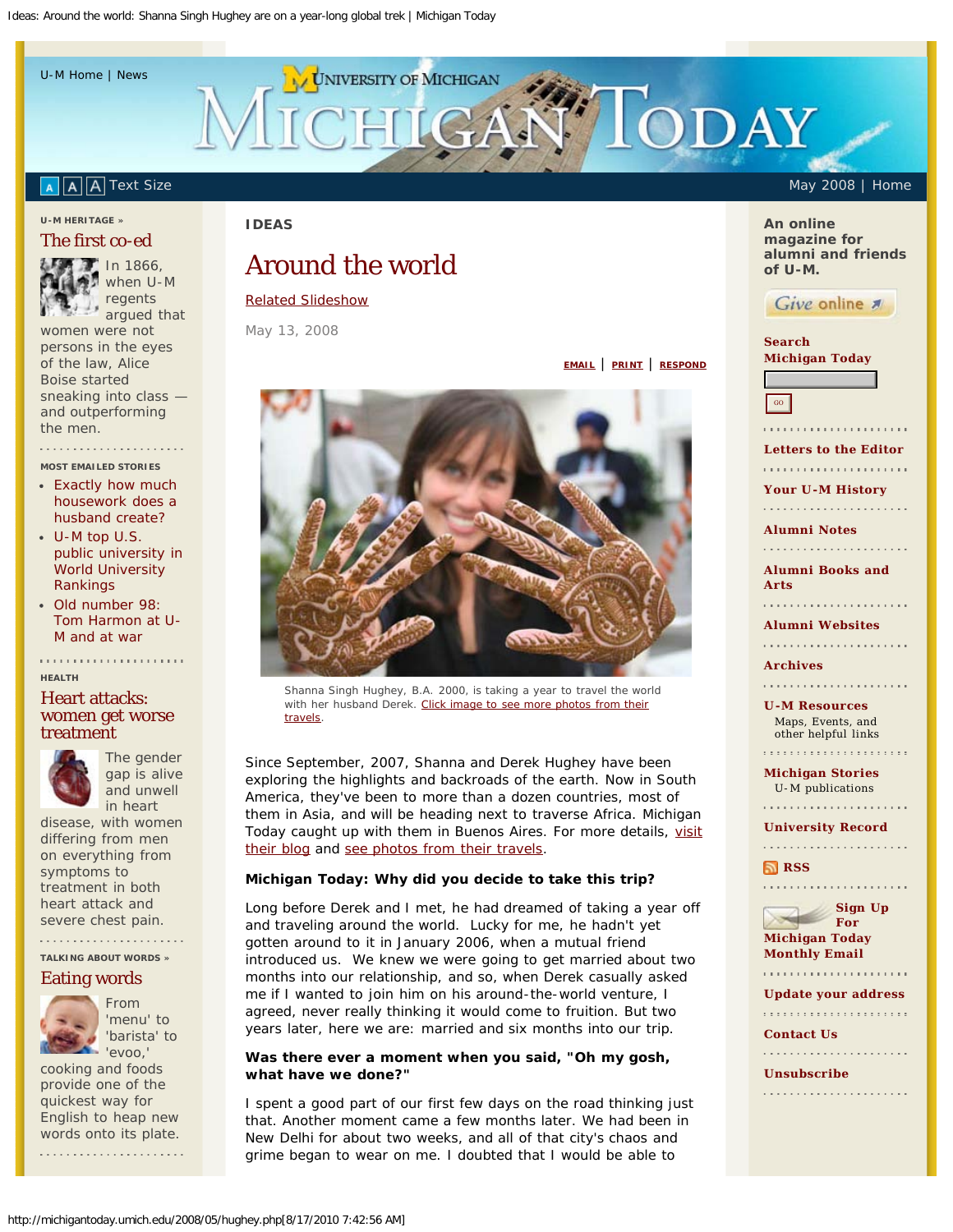## **[TALKING ABOUT MOVIES](http://michigantoday.umich.edu/movies-archive.php) »** [The future of](http://michigantoday.umich.edu/2008/05/movies.php) [movies...](http://michigantoday.umich.edu/2008/05/movies.php)



…is here. The digital age has changed

the way movies are filmed and distributed. It's made new content possible. And it's made at least some actors obsolete.

survive another day in a foreign environment over which I had very little control…. All I wanted to do was throw it all away in time to celebrate Christmas at home.

## **Obviously, you have continued traveling. What do you miss about "regular" life?**

Strangely, I miss working. I miss being productive. I miss being able to contribute to causes that I care about in an important way.

On a more trivial note, I miss wearing blue jeans. (We're all North Face and Columbia gear all the time now; it packs up small and washes easily.) I miss having a closet full of clothes from which to choose. One year is a really

**"The place into which someone is born has a terrifyingly large impact on his or her life."**

long time to wear only two pairs of pants. I miss the comforts of home: cooking in a kitchen, using a washing machine, lying on the couch and watching a movie. Oh, and I really miss American Diet Coke. (The stuff abroad is not as good as the Real Thing. Seriously.)

I do not miss the administration involved in daily life. At all. I have no cell phone now, and therefore, no cell phone bill. I have every prescription with me that either of us could ever need, so I never have to deal with waiting in line at the pharmacy. I do not have to get gas, renew my car's registration or pay rent. Having escaped most of the minutiae of daily life for so long, I am afraid that it will paralyze me once we return.

## **Has your perception of the world changed?**

I suppose that the appropriate way to answer this question would be to say something about how I now know that, underneath it all, all people really are the same. That is, of course, true to some extent. But more now than ever, I believe that the place into which someone is born—and, by "place," I mean not just geography, but also the time, the family, the financial and education situation, the color, the caste, the gender and more—has a terrifyingly large impact on the rest of his or her life.

Take, for instance, one of the little girls we encountered in a slum school outside Delhi. At four, she is already the primary caregiver for her two-year-old sister. She owns maybe two sets of clothing and not a single pair of shoes. She lives in a community that, due to her gender, sees little value in educating her beyond a basic level. She will likely be married in her teens and become a mother soon after. Unless her situation changes dramatically, she probably will never use a computer, drive a car or travel to a foreign country.

Compare with her my beautiful niece. At age four, her days are spent in a fulfilling preschool and at home with her attentive, welleducated mother. She has plenty of clothes and shoes and lots of toys designed to both amuse and inform her. Her parents, her extended family and her community will join efforts to educate her and to remind her that she can be whatever she wants to be when she grows up. She can, and she will.

The primary difference between these two little girls with such dramatically different futures is the place into which each was born. Until I began this trip, I did not fully understand how few children have upbringings like my niece—and how lucky I was to be one of them.

#### **Has your sense of what it means to be American changed?**

Before we began our journey, we were a little worried that we